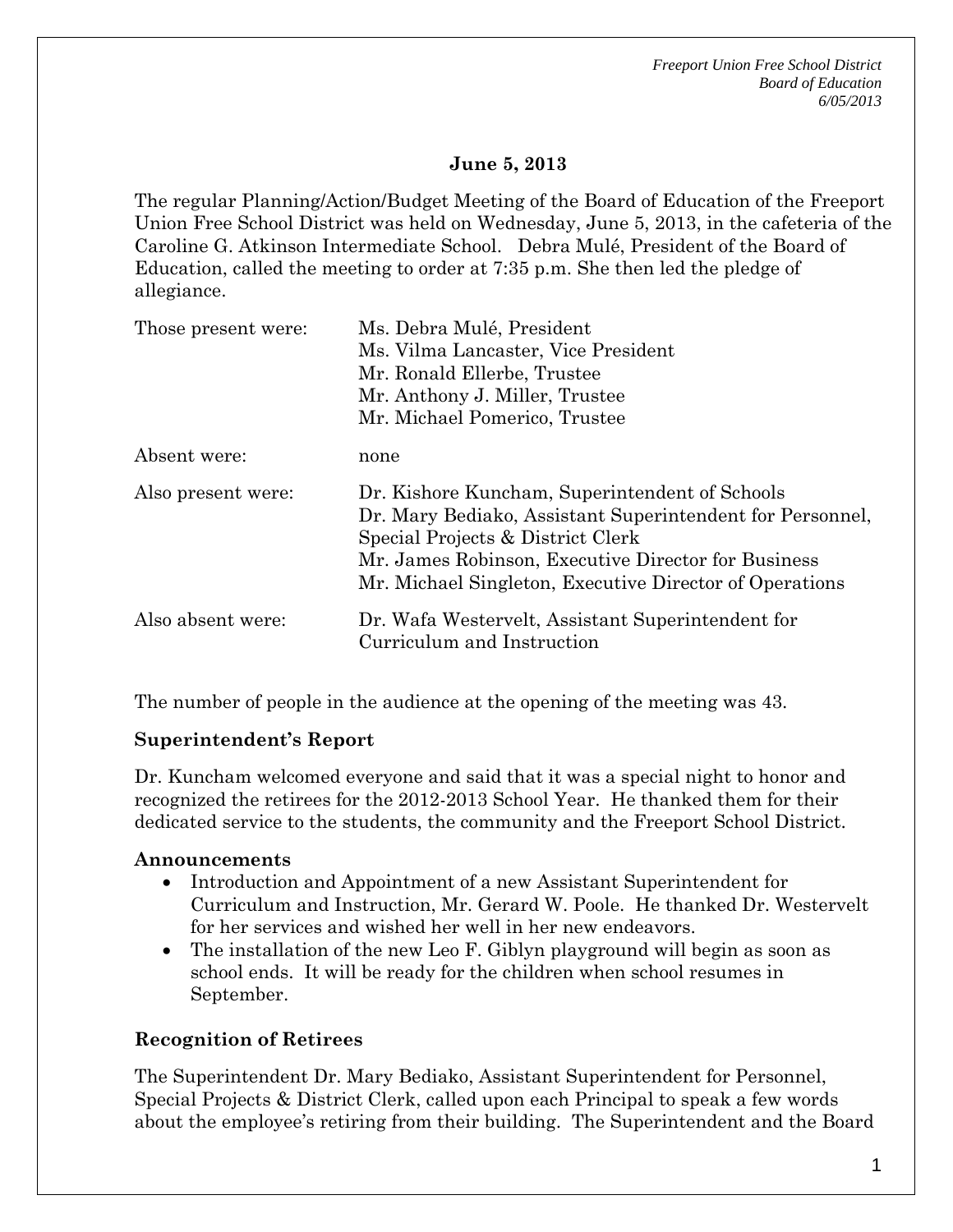*Freeport Union Free School District Board of Education 6/05/2013* 

President presented each retiree with a personalized plaque to thank them for their many years of service to the District, The retirees were:

Wendy Cave Arthur Debin Catherine Donohue Ellen Frey Delores Galgano Blanche Garcia

Sedigheh Karimi Beverly McLean Peggy Miller Lawrence Sheridan Mark Surval

Lucretia Valerie-Randazzo Diane Wahlers Sheila Walsh Fran Feinberg Mary Ann Ross

At 8:38 pm a short break was called to congratulate the retirees. The meeting reconvened at 8:59 pm.

## **Amendment to the agenda**

On a motion by Mr. Ellerbe and a second by Mr. Pomerico, a resolution was added to the agenda regarding the appointment of Mr. Poole. The vote was unanimous, Ellerbe, Lancaster, Miller, Mulé and Pomerico.

## **Questions from the Public**

The public was given the opportunity to address the Board of Education. Each speaker was allowed to address the Board for four minutes on any topic. The Board and administration addressed the comments from the public.

## **Item for Action**

On a motion by Mr. Pomerico and a seconded by Mr. Ellerbe the following item was approved:

## **CSE/CPSE Minutes**

**BE IT RESOLVED,** that the Board of Education of the Freeport Union Free School District hereby accepts the minutes of the meetings of the committees on special education and preschool special education for the following dates:

March 15, 21, 2013

April 4, 5, 8, 10, 15, 17, 18,, 19, 22, 23, 24, 25, 26, 30, 2013

May, 2, 6, 7, 8, 9, 10, 14, 15, 16, 20, 22, 23, 24, 29, 2013

The vote was unanimous, Ellerbe, Lancaster, Miller, Mulé and Pomerico.

On a motion by Mr. Ellerbe and a seconded by Ms. Lancaster the following item was approved:

# **Approval of Stipulation of Settlement**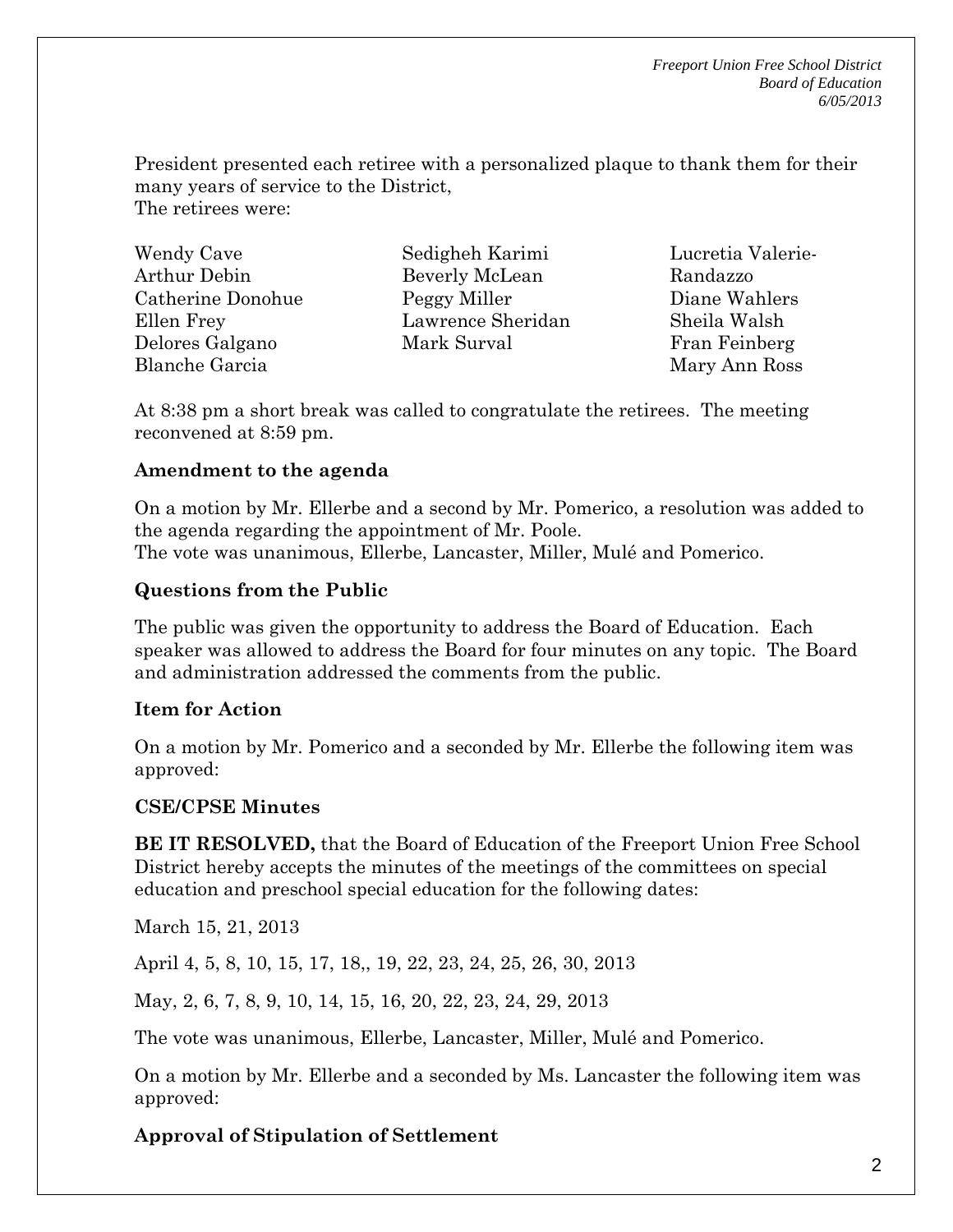**BE IT RESOLVED,** that the Board of Education of the Freeport Union Free School District, having reviewed a certain Settlement Agreement concerning an instructional employee, hereby approves the terms of the Settlement Agreement and authorizes and directs the Board President and Superintendent of Schools to execute such agreement on behalf of the Board.

The vote was unanimous, Ellerbe, Lancaster, Miller, Mulé and Pomerico.

On a motion by Ms. Lancaster and a seconded by Mr. Miller the following item was approved:

## **Resolution for Approval of SEQRA in connection with proposed QSCB/Capital Reserve Fund and Capital Improvement Projects**

**WHEREAS**, the Board of Education of the Freeport Union Free School District desires to embark upon certain capital improvement projects at various schools, to wit:

- Columbus Avenue School, Upgrade P.A. System, Upgrade Gang and Single Use Toilets, Cafeteria/Commons HVAC, Security Camera and Exterior Lights, Playground Upgrade, Kitchen Upgrades;
- Archer Street School, ADA Elevator, Security Cameras and External Lights, Cafeteria HVAC, Asphalt Paving, Lighting Fixtures, Playground Upgrades, Replace Gym Lighting and Ceiling;
- Bayview Avenue School, Classroom Sinks and Counter Replacements, Auditorium HVAC, Upgrade Gang and Single Use Toilets, Kitchen Upgrades, Replace Ceilings;
- Leo F. Giblyn School, Upgrade Gang Toilet and Single Use Toilets, Upgrade Security Cameras and Exterior Lights, Cafeteria HVAC, Upgrade Playground Floor Tile Replacement/Asbestos Abatement, Kitchen Upgrades, Library Reconstruction, Asphalt/Concrete Reconstruction, Complete Clock System;
- New Visions School, Playground Expansion, Wireless Infrastructure Upgrade, Enhance Window Shades in the Gymnasium;
- Caroline G. Atkinson School, Upgrade Gang and Single Use Toilets, Upgrade Security Cameras and Exterior Lights, Sidewalk Repair and Replacement, Repair Parking Lot and Bus Circle;
- John W. Dodd Middle School, Locker Replacements (Corridors), Upgrade Gang Toilets, Masonry Repointing, Waterproofing, and Roof Flashing, Ceiling Replacements, PA System Replacement, Kitchen Upgrades;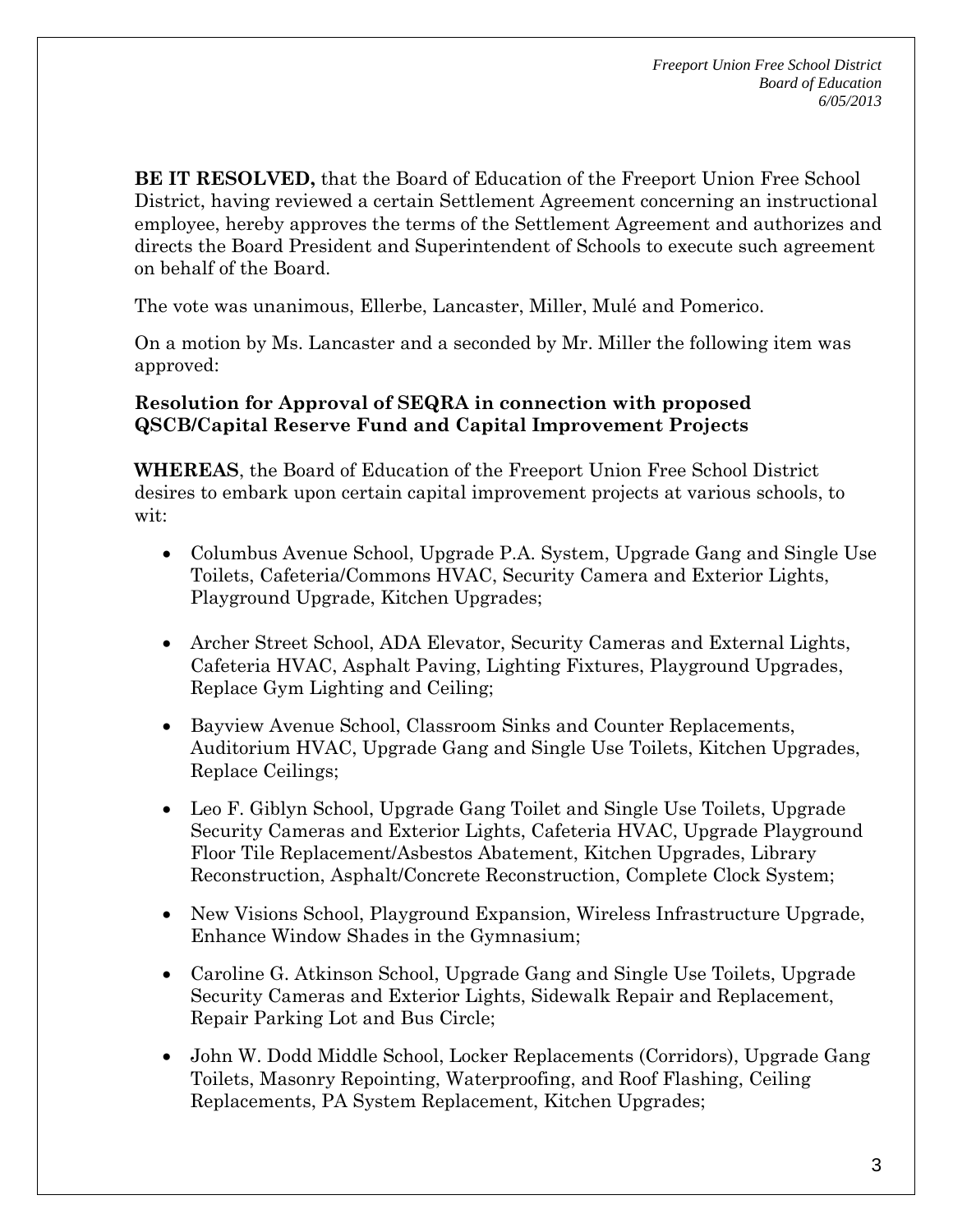Freeport High School, Cafeteria HVAC, Window Replacements, Ceiling Replacements, Kitchen Upgrades, Synthetic Turf Field, Field Lighting, Enhance Video Surveillance.

**WHEREAS**, said capital improvement projects at the various facilities are subject to classification under the State Environmental Quality Review Act (SEQRA); and

**WHEREAS**, maintenance or repairs involving no substantial changes in existing structures or facilities are classified as Type II Actions under current Department of Environmental Conservation SEQRA Regulations (Section 6 NYCRR 617.5 (c) {1); and

**WHEREAS**, routine activities such as renovations to, or expansions of existing public school facilities by less than 10,000 square feet are classified as Type II Actions under the current Department of Environmental Conservation SEQRA Regulations (Section 6 NYCRR 617.5 (c) (8); and

**WHEREAS**, the SEQRA Regulations declare Type II Actions to be actions that have no significant impact on the environment and require no further review under SEQRA; and

**WHEREAS**, the Board of Education, as the only involved agency, has examined all the information related to the capital improvement projects and has determined that the capital improvement projects for:

- Columbus Avenue School, Upgrade P.A. System, Upgrade Gang and Single Use Toilets, Cafeteria/Commons HVAC, Security Camera and Exterior Lights, Playground Upgrade, Kitchen Upgrades;
- Archer Street School, ADA Elevator, Security Cameras and External Lights, Cafeteria HVAC, Asphalt Paving, Lighting Fixtures, Playground Upgrades, Replace Gym Lighting and Ceiling;
- Bayview Avenue School, Classroom Sinks and Counter Replacements, Auditorium HVAC, Upgrade Gang and Single Use Toilets, Kitchen Upgrades, Replace Ceilings;
- Leo F. Giblyn School, Upgrade Gang Toilet and Single Use Toilets, Upgrade Security Cameras and Exterior Lights, Cafeteria HVAC, Upgrade Playground, Floor Tile Replacement/Asbestos Abatement, Kitchen Upgrades, Library Reconstruction, Asphalt/Concrete Reconstruction/Complete Clock System;
- New Visions School, Playground Expansion, Wireless Infrastructure Upgrade, Enhance Window Shades in the Gymnasium;
- Caroline G. Atkinson School, Upgrade Gang and Single Use Toilets, Upgrade Security Cameras and Exterior Lights, Sidewalk Repair and Replacement, Repair Parking Lot and Bus Circle;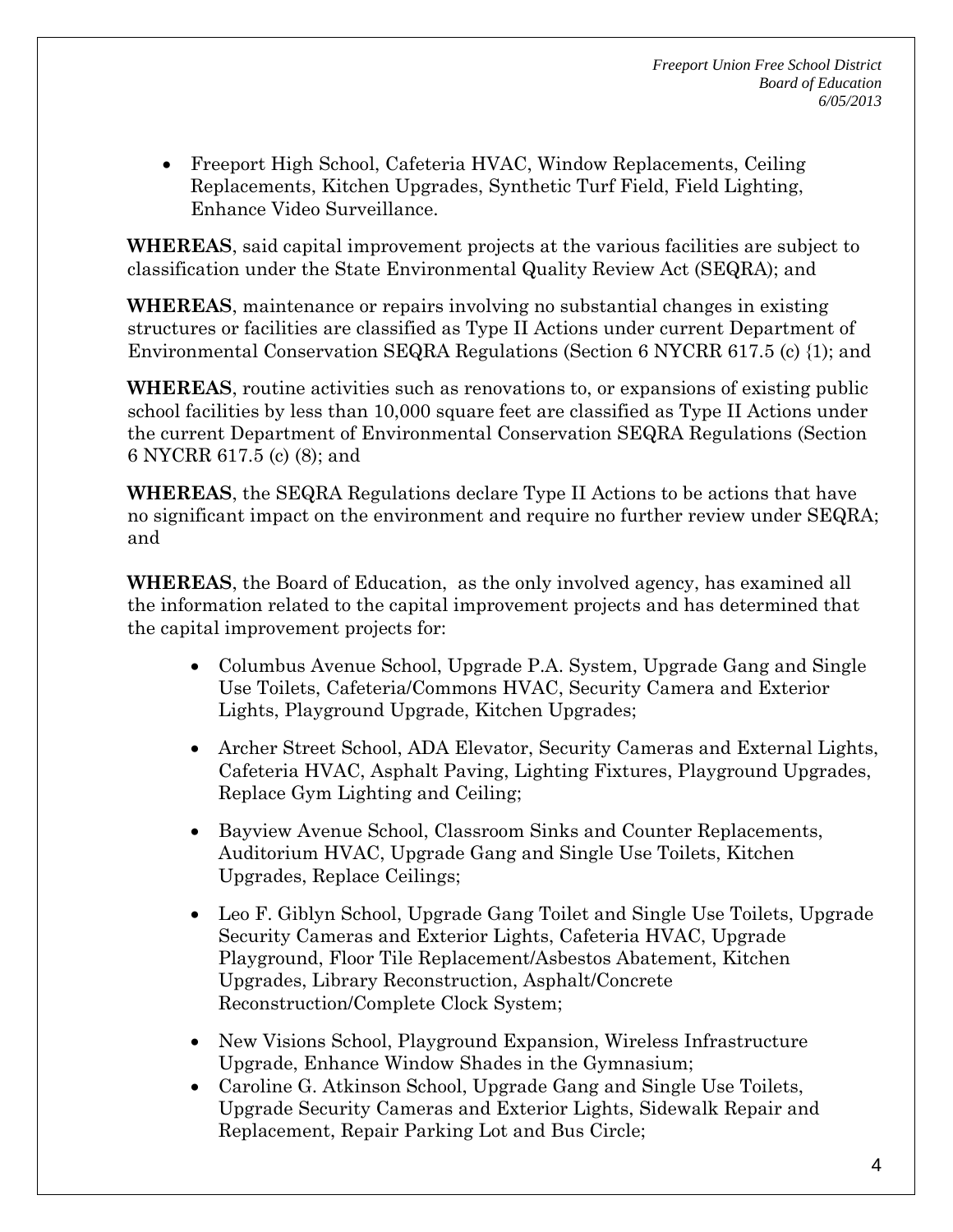- John W. Dodd Middle School, Locker Replacements (Corridors), Upgrade Gang Toilets, Masonry Repointing, Waterproofing, and Roof Flashing, Ceiling Replacements, PA System Replacement, Kitchen Upgrades;
- Freeport High School, Cafeteria HVAC, Window Replacements, Ceiling Replacements, Kitchen Upgrades, Synthetic Turf Field, Field Lighting, Enhance Video Surveillance.

are classified as Type II Actions, which require no further review under SEQRA pursuant to Section 617.5 (c) (8) of the SEQRA Regulations;

**NOW, THEREFORE, BE IT RESOLVED**, that the Board of Education of the Freeport Union Free School District, hereby declares itself lead agency in connection with the requirements of the State Environmental Quality Review Act (SEQRA); and

**BE IT ALSO RESOLVED,** that the Board of Education of the Freeport Union Free School District, hereby shall forward an official copy of this Resolution to the New York State Education Department together with a copy of the Project Review Exemption Based on the Letter of Resolution to the New York State Office of Parks, Recreation and Historic Preservation in connection with its request for approval of the above described projects from the New York State Education Department.

The vote was unanimous, Ellerbe, Lancaster, Miller, Mulé and Pomerico.

On a motion by Mr. Miller and a seconded by Mr. Pomerico the following item was approved:

# **Administrative Appointment**

**BE IT RESOLVED,** that the Board of Education of the Freeport Union Free School District hereby approves Anne Marie Hudley Simmons to serve in the capacity of an Interim Principal of Columbus Avenue School and Director of the Arts, effective July 1, 2013, at a per diem rate of \$750;and

**BE IT ALSO RESOLVED**, that the Board of Education of the Freeport Union Free School District authorizes the Superintendent (or his designee) to execute said agreements on its behalf.

The vote was unanimous, Ellerbe, Lancaster, Miller, Mulé and Pomerico.

On a motion by Mr. Pomerico and a seconded by Mr. Miller the following item was approved:

# **Administrative Appointment**

**BE IT RESOLVED,** that the Board of Education of the Freeport Union Free School District hereby appoints **Gerard W. Poole** as Assistant Superintendent for Curriculum and Instruction, a probationary